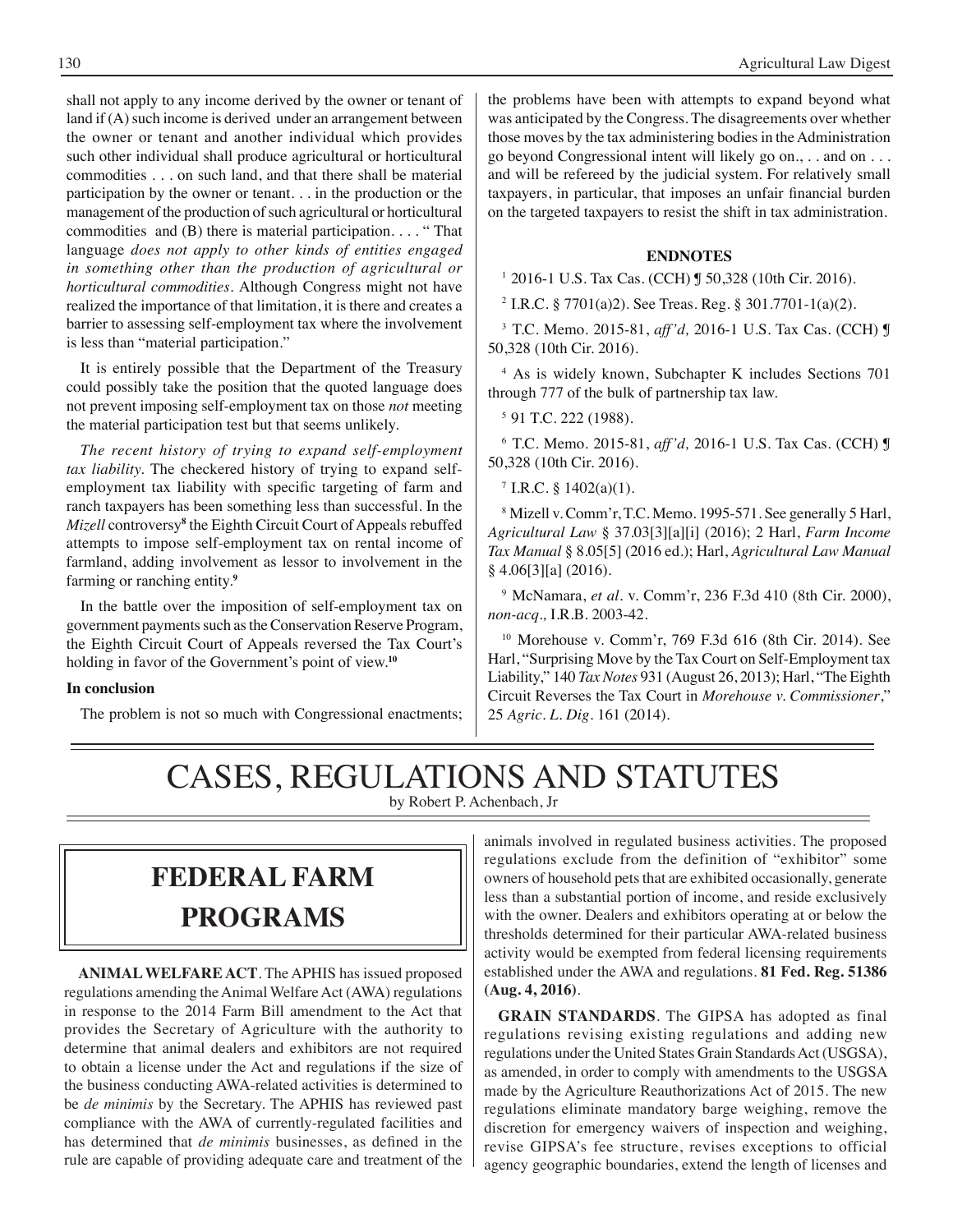designations, and impose new requirements for delegated states. **81 Fed. Reg. 49855 (July 29, 2016)**.

**ORGANIC FOOD**. The AMS has adopted as final regulations addressing recommendations submitted to the Secretary of Agriculture by the National Organic Standards Board (NOSB) following their April 2015 meeting. These recommendations pertain to the 2016 Sunset Review of substances on the U.S. Department of Agriculture's (USDA) National List of Allowed and Prohibited Substances (National List). Consistent with the recommendations from the NOSB, this final rule removes five nonorganic nonagricultural substances from the National List for use in organic handling: Egg white lysozyme, cyclohexylamine, diethylaminoethanol, octadecylamine, and tetrasodium pyrophosphate when their use exemptions (allowances) expire on September 12, 2016. **81 Fed. Reg. 51075 (Aug. 3, 2016)**.

# **FEDERAL ESTATE AND GIFT taxation**

**EXECUTOR LIABILITY FOR ESTATE TAX**. The taxpayer owned a certificate of deposit which was levied against by the IRS to satisfy personally a tax obligation of the taxpayer's deceased husband's estate. As executrix of the estate, the taxpayer had transferred stock from the estate to the taxpayer without consideration, making the estate insolvent. The taxpayer first sought assistance from the Taxpayer Advocate Service but was unable to obtain help. The taxpayer also filed an administrative claim but it was denied. More than nine months after the levy, the taxpayer filed a suit for wrongful levy. The IRS argued that, because the taxpayer had not filed a request for return of the property within nine months after the levy, the nine month statute of limitations under I.R.C. §§  $7426(i)$ ,  $6532(c)(1)$  on suits for wrongful levy applied. The court agreed and dismissed the suit. On appeal, a different issue was litigated. The taxpayer argued that the estate stock was used to pay administrative and other claims which had precedence over the tax liability claim. However, the court found that the taxpayer failed to provide evidence that the stock transferred was used to pay any administrative expenses; therefore, the taxpayer was personally liable for the estate's taxes up to the value of the stock transferred. **United States v. McNicol, 2016-2 U.S. Tax Cas. (CCH) ¶ 50,366 (1st Cir. 2016),** *aff'g sub. nom.* **United States v. Estate of Reitano, 2014-2 U.S. Tax Cas. (CCH) ¶ 50,442 (D. Mass. 2014)**.

**PORTABILITY**. The decedent died, survived by a spouse, on a date after the effective date of the amendment of I.R.C. § 2010(c), which provides for portability of a "deceased spousal unused exclusion" (DSUE) amount to a surviving spouse. To obtain the benefit of portability of the decedent's DSUE amount to the spouse, the decedent's estate was required to file Form 706, *United States Estate (and Generation-Skipping Transfer) Tax Return*, on or before the date that is 9 months after the decedent's date of death or the last day of the period covered by an extension. The decedent's estate did not file a timely Form 706 to make the portability election. The estate discovered its failure to elect portability after the due date for making the election. The estate represented that the value of the decedent's gross estate was less than the basic exclusion amount in the year of the decedent's death including any taxable gifts made by the decedent. The estate requested an extension of time pursuant to Treas. Reg. § 301.9100-3 to elect portability of the decedent's DSUE amount pursuant to I.R.C. § 2010(c)(5)(A). The IRS granted the estate an extension of time to file Form 706 with the election. **Ltr. Rul. 201630001, March 29, 2016; Ltr. Rul. 201630005, April 13, 2016; Ltr. Rul. 201630007, March 29, 2016; Ltr. Rul. 201630010, March 23, 2016; Ltr. Rul. 201630012, March 29, 2016; Ltr. Rul. 201631001, March 29, 2016; Ltr. Rul. 20163002, March 29, 2016; Ltr. Rul. 20163003, March 29, 2016.** 

**VALUATION**. The IRS has issued proposed regulations concerning the valuation of interests in corporations and partnerships for estate, gift, and generation-skipping transfer (GST) tax purposes as to the treatment of certain lapsing rights and restrictions on liquidation in determining the value of the transferred interests. The proposed regulations amend Treas. Reg. § 25.2701- 2 to address what constitutes control of an LLC or other entity or arrangement that is not a corporation, partnership, or limited partnership. The proposed regulations would amend Treas. Reg. § 25.2704-1 to address death bed transfers that result in the lapse of a liquidation right and to clarify the treatment of a transfer that results in the creation of an assignee interest. The proposed regulations would amend Treas. Reg. § 25.2704-2 to refine the definition of the term "applicable restriction" by eliminating the comparison to the liquidation limitations of state law. Further, the proposed regulations would add a new section, Treas. Reg. § 25.2704-3, to address restrictions on the liquidation of an individual interest in an entity and the effect of insubstantial interests held by persons who are not members of the family. The proposed regulations clarify, in Treas. Reg. §§ 25.2704-1 through 25.2704-3, that I.R.C. § 2704 applies to corporations, partnerships, LLC's, and other entities and arrangements that are business entities within the meaning of Treas. Reg. § 301.7701-2(a), regardless of whether the entity or arrangement is domestic or foreign, regardless of how the entity or arrangement is classified for other federal tax purposes, and regardless of whether the entity or arrangement is disregarded as an entity separate from its owner for other federal tax purposes. Under the proposed regulations, a corporation is any business entity described in Treas. Reg. § 301.7701-2(b)(1), (3), (4), (5), (6), (7), or (8), an S corporation within the meaning of section 1361(a) (1), and a qualified subchapter S subsidiary within the meaning of section 1361(b)(3)(B). For this purpose, a qualified subchapter S subsidiary is treated as a corporation that is separate from its parent owner. Under the proposed regulations, a partnership would be any other business entity within the meaning of Treas. Reg. § 301.7701-1(a), regardless of how the entity is classified for federal tax purposes. For purposes of the test to determine control of an entity and to determine whether a restriction is imposed under state law, the proposed regulations provide that in the case of any business entity or arrangement that is not a corporation, the form of the entity or arrangement would be determined under local law, regardless of how it is classified for other federal tax purposes, and regardless of whether it is disregarded as an entity separate from its owner for other federal tax purposes. The proposed regulations clarify, in Treas. Reg. § 25.2701-2, that control of an LLC or of any other entity or arrangement that is not a corporation, partnership, or limited partnership would constitute the holding of at least 50 percent of either the capital or profits interests of the entity or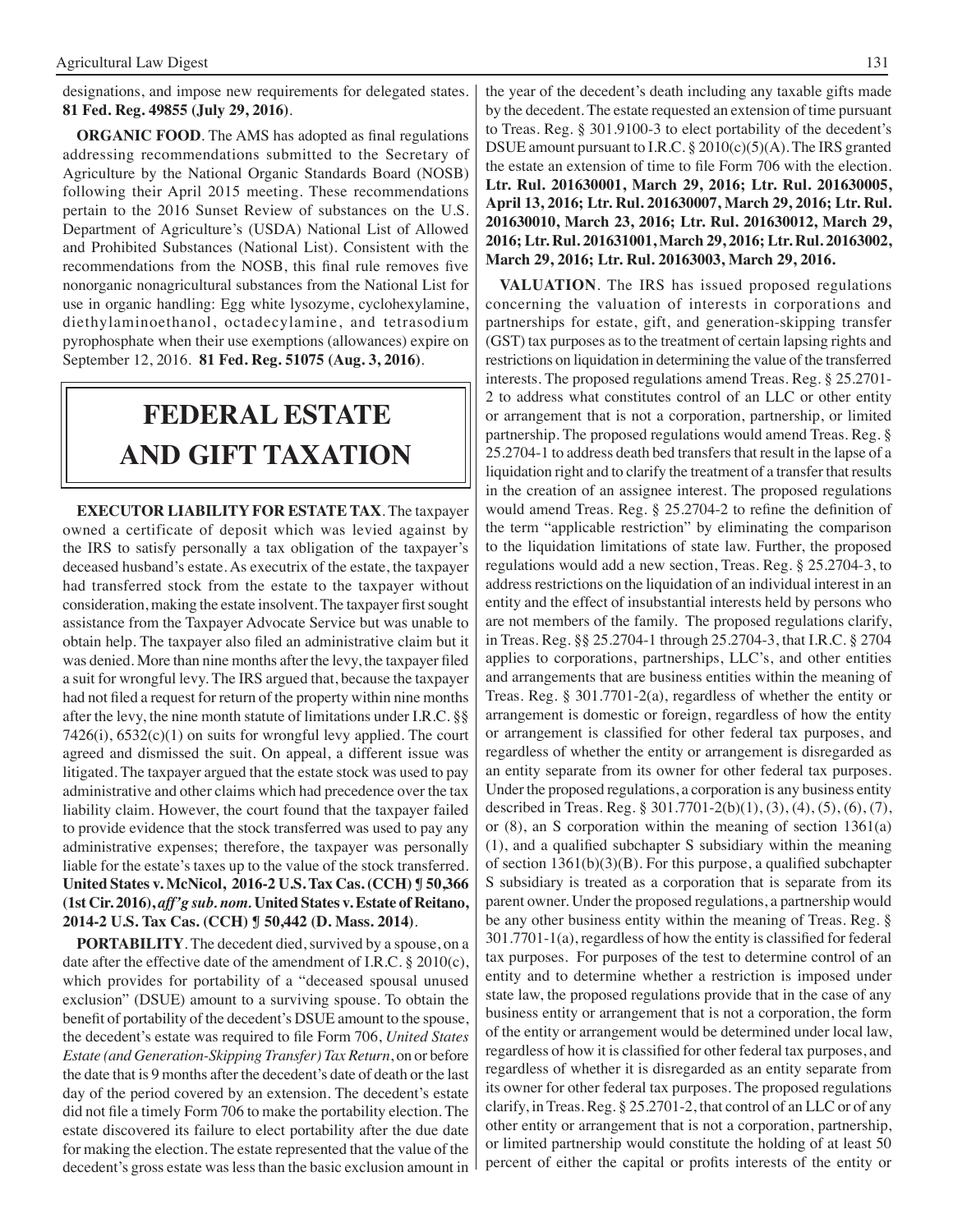arrangement, or the holding of any equity interest with the ability to cause the full or partial liquidation of the entity or arrangement. Further, for purposes of determining control, under the attribution rules of existing Treas. Reg. § 25.2701-6, an individual, the individual's estate, and members of the individual's family are treated as holding interests held indirectly through a corporation, partnership, trust, or other entity. The proposed regulations would amend Treas. Reg. § 25.2704-1(a) to confirm that a transfer that results in the restriction or elimination of any of the rights or powers associated with the transferred interest (an assignee interest) is treated as a lapse within the meaning of I.R.C. § 2704(a). This is the case regardless of whether the right or power is exercisable by the transferor after the transfer because the statute is concerned with the lapse of rights associated with the transferred interest. Whether the lapse is of a voting or liquidation right is determined under the general rules of Treas. Reg. § 25.2704-1. The proposed regulations also would amend Treas. Reg.  $\S 25.2704-1(c)(1)$  to narrow the exception in the definition of a lapse of a liquidation right to transfers occurring three years or more before the transferor's death that do not restrict or eliminate the rights associated with the ownership of the transferred interest. The proposed regulations remove the exception in Treas. Reg. § 25.2704-2(b) that limits the definition of applicable restriction to limitations that are more restrictive than the limitations that would apply in the absence of the restriction under the local law generally applicable to the entity. The proposed regulations also revise Treas. Reg. § 25.2704-2(b) to provide that an applicable restriction does include a restriction that is imposed under the terms of the governing documents, as well as a restriction that is imposed under a local law regardless of whether that restriction may be superseded by or pursuant to the governing documents or otherwise. A new class of restrictions is described in the proposed regulations that would be disregarded, described as "disregarded restrictions." Under Treas. Reg. § 25.2704-3 of the proposed regulations, in the case of a family-controlled entity, any restriction on a shareholder's, partner's, member's, or other owner's right to liquidate his or her interest in the entity will be disregarded if the restriction will lapse at any time after the transfer, or if the transferor, or the transferor and family members, without regard to certain interests held by nonfamily members, may remove or override the restriction. Under the proposed regulations, such a disregarded restriction includes one that: (a) limits the ability of the holder of the interest to liquidate the interest; (b) limits the liquidation proceeds to an amount that is less than a minimum value; (c) defers the payment of the liquidation proceeds for more than six months; or (d) permits the payment of the liquidation proceeds in any manner other than in cash or other property, other than certain notes. **REG-163113-02, 81 Fed. Reg. 51413 (Aug. 4, 2016)**.

### **federal income taxation**

**CHARITABLE DEDUCTIONS**. The IRS has published information for taxpayers who donate time to a charity for deducting charity-related travel expenses. *Qualified Charities*. To deduct costs, a taxpayer must volunteer for a qualified charity. Most groups must apply to the IRS to become qualified. Churches and

governments are generally qualified, and do not need to apply to the IRS. Taxpayers should ask the group about its status before donate time, money or property. Taxpayers can use the Select Check tool on IRS.gov to check a group's status. *Outof-Pocket Expenses*. Taxpayers may be able to deduct some of their costs including travel. The costs must be necessary while the taxpayer is away from home. All costs must be unreimbursed, directly connected with the services, incurred only because of the services to the charity, and not personal, living or family expenses. *Genuine and Substantial Duty*. A taxpayer's charity work has to be real and substantial throughout the trip. Taxpayers cannot deduct expenses if they only have nominal duties or did not have any duties for significant parts of the trip. *Value of Time or Service*. Taxpayers cannot deduct the value of their time or services that are given to charity, including the income lost while the taxpayer served as an unpaid volunteer for a qualified charity. *Travel Taxpayers Can Deduct*. The types of expenses that taxpayers may be able to deduct include: air, rail and bus transportation, car expenses, lodging costs, cost of meals, and taxi or other transportation costs between the airport or station and a hotel. *Travel Taxpayers Cannot Deduct*. Some types of travel do not qualify for a tax deduction. For example, taxpayers cannot deduct travel costs if a significant part of the trip involves recreation or vacation. For more on these rules, see Publication 526, *Charitable Contributions*. **IRS Summertime Tax Tip 2016- 12**.

#### **CORPORATIONS**

 TRANSFEREE LIABILITY FOR TAXES. The taxpayers were shareholders of a corporation which manufactured and sold grain drying equipment and which had sold all its assets. In an attempt to avoid the capital gains tax from the sale of the assets, the shareholders agreed to allow another company to purchase their stock for the same amount as the proceeds of the asset sale. The court held that the IRS properly disregarded the sale of the stock and characterized the transaction as a liquidation of the corporation under federal tax and Indiana fraudulent transfer law. Thus, when the corporation failed to pay taxes, the shareholders remained liable for the unpaid taxes under I.R.C. § 6901. **Weintraut v. Comm'r, T.C. Memo. 2016-142**.

**DOMESTIC PRODUCTION ACTIVITIES DEDUCTION**. The taxpayer was a sports league which contracted with a television network to broadcast the taxpayer's games. In a Chief Counsel Advice letter, the IRS ruled on the issue of whether the taxpayer performed its production activities with respect to the game broadcasts pursuant to the contract with the sports league so that it was necessary to determine whether the taxpayer had the benefits and burdens of ownership of the game broadcasts during the period of production for purposes of Treas. Reg. §§ 1.199-3(f)(1) and 1.199-3(k)(8). The IRS pointed out that the network was in the business of producing broadcasts and had control over all aspects of the production, including control of cameras, as well as graphics and sound effects. The network also had control over the employees used in the production and all equipment used in the production. The IRS ruled that the network was the producer of the broadcasts; therefore, the taxpayer's income from the contract cannot be considered derived from a disposition of qualified film produced by the taxpayer and were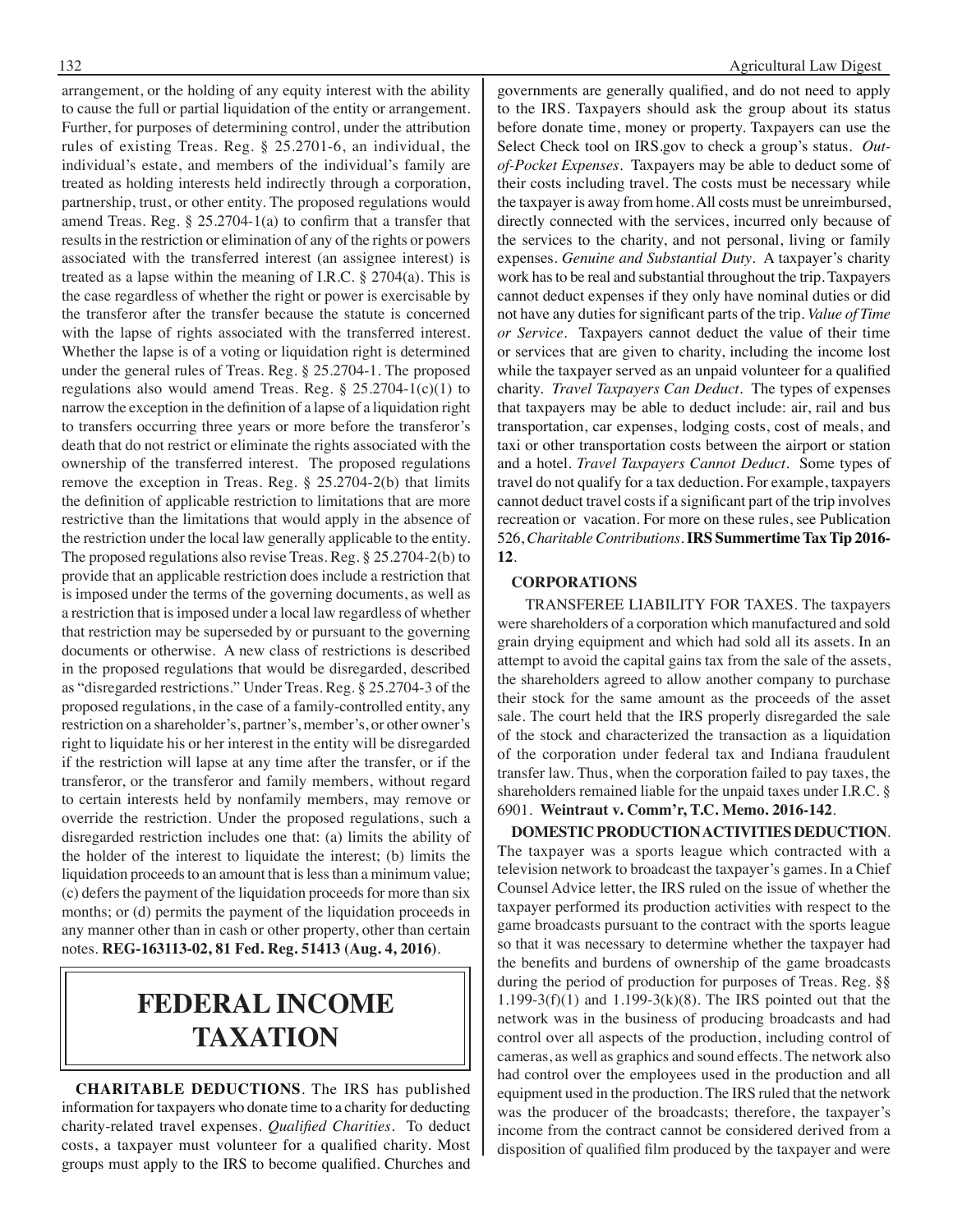not domestic production gross receipts. **CCA 201630015, April 13, 2016**.

**FOREIGN ACCOUNTS**. The IRS has issued guidance with respect to jurisdictions that are treated as if they had a FATCA intergovernmental agreement (IGA) in effect pursuant to *Announcement 2014-17, 2014-18 I.R.B. 1001*, but that do not sign the IGA before December 31, 2014. *Announcement 2014-38* provides that a jurisdiction that is treated as if it had an IGA in effect, but that has not yet signed an IGA, retains such status beyond December 31, 2014, provided that the jurisdiction demonstrates firm resolve to sign the IGA as soon as possible. After December 31, 2014, Treasury will review the list of jurisdictions having an agreement in substance on a monthly basis to assess whether it continues to be appropriate to treat such a jurisdiction as if it had an IGA in effect or whether a jurisdiction should be removed from the list. Treasury has announced that, on January 1, 2017, Treasury will begin updating the IGA list to provide that certain jurisdictions that have not brought their IGA into force will no longer be treated as if they have an IGA in effect. Each jurisdiction with an IGA that is not yet in force and that wishes to continue to be treated as having an IGA in effect must provide to Treasury by December 31, 2016, a detailed explanation of why the jurisdiction has not yet brought the IGA into force and a step-by-step plan that the jurisdiction intends to follow in order to sign the IGA (if it has not yet been signed) and bring the IGA into force, including expected dates for achieving each step. In evaluating whether a jurisdiction will continue to be treated as if it has an IGA in effect, Treasury will consider whether: (1) the jurisdiction has submitted the explanation and plan (with dates) described above; and (2) that explanation and plan, as well as the jurisdiction's prior course of conduct in connection with IGA discussions, show that the jurisdiction continues to demonstrate firm resolve to bring its IGA into force. With respect to the timing of the exchange of prior year information upon entry into force of a Model 1 IGA, Treasury does not intend to find foreign financial institutions to be in significant non-compliance with the IGA as long as any information for prior years is exchanged before the next September 30th after the obligation under the IGA to exchange information has taken effect. **Ann. 2016-27, I.R.B. 2016-33**.

**HOME MORTGAGE INTEREST**. The IRS has acquiesced to the following decision. The taxpayers were not married and purchased two residences, each owned jointly. Each taxpayer paid a portion of the mortgage interest on each property. The total mortgage interest paid exceeded \$2 million. Each taxpayer filed a separate return and claimed their individual mortgage interest payments as a mortgage interest deduction. Based on *CCA 200911007, March 13, 2009*, the IRS limited the total interest deduction to the amount of interest on \$1.1 million, allocating a portion of the allowed interest deduction to each taxpayer based on the proportion paid by each taxpayer. The taxpayers argued that the deduction limit (interest up to an amount for a mortgage indebtedness of \$1.1 million) was allowable for each taxpayer. The IRS calculation was based on a limitation applied to both residences. The Tax Court agreed with the IRS, holding that the deduction was limited to \$1.1 million of indebtedness for each home owned by the taxpayers jointly. On appeal the appellate court reversed, holding that the I.R.C. § 163(h)(3) limitation applied

#### to each taxpayer and not to each residence. *Voss v. Comm'r, 796 F.3d 1051 (9th Cir. 2015), rev'g sub nom. Sophy v. Comm'r, 138 T.C. 204 (2012)*. **Acq. Ann., 2016FED (CCH) ¶ 46,378 (Aug. 1, 2016)**.

**INCOME**. The IRS has adopted as final regulations relating to property transferred in connection with the performance of services. The regulations affect certain taxpayers who receive property transferred in connection with the performance of services and make an election to include the value of substantially nonvested property in income in the year of transfer. I.R.C. § 83(b) and Treas. Reg. § 1.83-2(a) permit a service provider to elect to include in gross income, as compensation for services, the excess (if any) of the fair market value of the property at the time of transfer over the amount (if any) paid for the property. The election is to be made within 30 days after the transfer of the property. The IRS has discovered that taxpayers who e-file cannot make the election because the tax preparation software does not provide a means to include a copy of the prior election with the current e-filed return. The regulations eliminate the requirement under Treas. Reg.  $\S$  1.83-2(c) that a copy of the I.R.C.  $\S$  83(b) election be submitted with an individual's tax return for the year the property is transferred. **T.D. 9779, 81 Fed. Reg. 48707 (July 26, 2016)**.

**INNOCENT SPOUSE RELIEF**. The taxpayer and former spouse each were members of separate business entities and each filed a Schedule C for their own businesses as part of joint returns for 2009 and 2010. The IRS assessed additional taxes resulting from disallowance of deductions for both businesses. The taxpayer applied for innocent spouse relief which was granted by the IRS as to the tax deficiency resulting from the disallowed deductions attributed to the former spouse's business. The former spouse also applied for innocent spouse relief which was granted by the IRS as to the tax deficiency resulting from the disallowed deductions attributed to the taxpayer's business. However, the taxpayer also sought innocent spouse relief from the tax deficiency attributed to the taxpayer's business. The taxpayer admitted that relief was not available under I.R.C. § 6015(b), (c). The taxpayer sought relief under I.R.C. § 6015(f). The issue was whether the taxpayer satisfied the seventh condition listed in *Rev. Proc. 2013-34, 2013-2 C.B. 397* which allows relief for a spouse who was subject to sufficient abuse from the former spouse so as to prevent any challenge to items on the returns. The abuse exception allows a taxpayer to obtain relief even where the tax deficiency is attributable to the taxpayer's income. The taxpayer provided no evidence to support the claim of abuse other than the taxpayer's testimony which the court did not find to be credible. The court noted that the taxpayer had full control over the taxpayer's business finances and admitted to failing to review the tax returns prepared by a tax return preparer. Thus, the court upheld denial of innocent spouse relief as to the tax deficiency attributed to the taxpayer's business. **Hardin v. Comm'r, T.C. Memo. 2016-141**.

#### **PARTNERSHIPS**

 ADMINISTRATIVE ADJUSTMENTS. The IRS has issued proposed regulations pursuant to section 1101(g)(4) of the Bipartisan Budget Act of 2015 (BBA), Pub. L. No. 114-74, regarding an election to apply the new partnership audit regime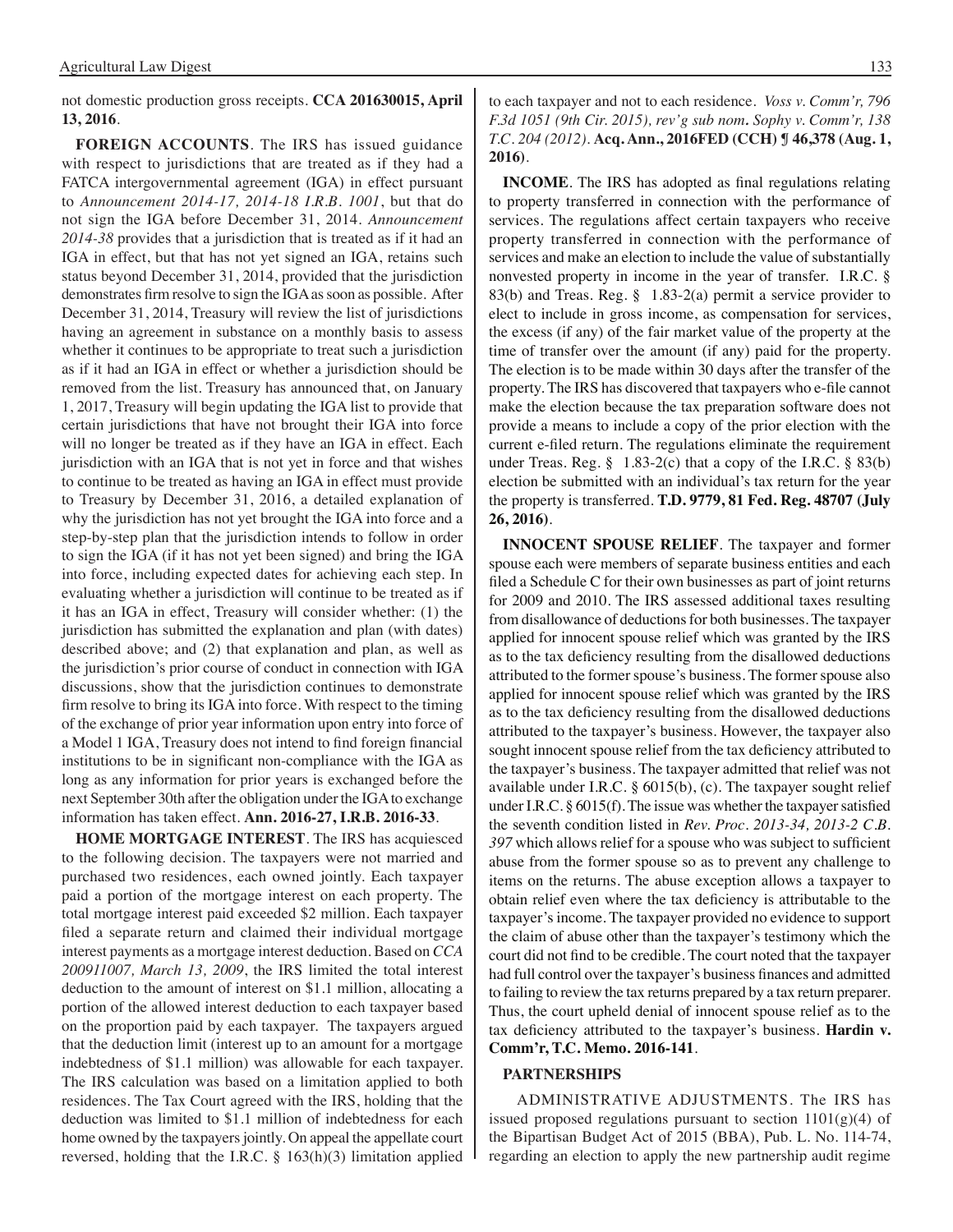enacted by that act to certain returns of a partnership. The regulations provide the time, form, and manner for making this election. The regulations affect any partnership that wishes to elect to have the new partnership audit regime apply to its returns filed for certain taxable years beginning before January 1, 2018. Section 1101(a) of the BBA replaces subchapter C of chapter 63 of the Internal Revenue Code effective for partnership taxable years beginning after December 31, 2017. Prior Subchapter C of chapter 63 contains the unified partnership audit and litigation rules that were enacted as part of the Tax Equity and Fiscal Responsibility Act of 1982, Public Law 97-248 (TEFRA). These partnership audit and litigation rules are commonly referred to as the TEFRA partnership procedures. The TEFRA rules included the small partnership exception discussed in Harl, "Repeal of the 'Small Partnership' Exception: A Devious and Highly Suspicious Congressional Move," 27 *Agric. L. Dig.* 41 (2016). The BBA also removes subchapter D of chapter 63 of the Code (containing audit rules for electing large partnerships) and part IV of subchapter K of chapter 1 of the Code (prescribing the income tax treatment for electing large partnerships), effective for partnership taxable years beginning after December 31, 2017. The proposed regulations provide the time, form, and manner for a partnership to make an election pursuant to section 1101(g) (4) of the BBA to have the new partnership audit regime apply to any of its partnership returns filed for a partnership taxable year beginning after November 2, 2015 and before January 1, 2018.**T.D. 9780, 81 Fed. Reg. 51835 (Aug. 5, 2016)**.

 ELECTION TO ADJUST BASIS. The taxpayer was a limited liability company which elected to be taxed as a partnership. A member of the taxpayer died during the tax year but the taxpayer failed to make a timely election under I.R.C. § 754 to adjust the partnership basis in partnership property. The IRS granted an extension of time to file an amended return with the election. **Ltr. Rul. 201630013, April 22, 2016; Ltr. Rul. 201630014, April 22, 2016; Ltr. Rul. 201631006, April 25, 2016; Ltr. Rul. 201631008, April 25, 2016; Ltr. Rul. 201631009, April 25, 2016**.

 **RENTAL OF RESIDENCE**. The taxpayer owned two residences and claimed to have rented the California residence for six months of the tax year and rented the Florida residence for one month in the tax year. The taxpayer claimed a loss deduction for the California residence which was denied by the IRS because the taxpayer lived in the residence during the tax year for more that the greater of 14 days or 10 percent of the period of the rental. See I.R.C. § 280A(d). The court found the taxpayer's testimony to be not credible and found that the taxpayer failed to prove any aspect of the rental of the California residence; therefore, the court held that the IRS properly denied any deduction for expenses exceeding the rental income from the property. **Szanto v. Comm'r, T.C. Memo. 2016-145**.

**RETURNS**. The IRS has published information on how a taxpayer can get federal tax return information from the IRS. Tax return transcripts are free and taxpayers can get them for the current year and the past three years. A *tax return* transcript shows most line items from the tax return that was filed. It also includes items from any accompanying forms and schedules that were filed. The transcript does not reflect any changes the taxpayer or the IRS made after the original return was filed. A *tax account* transcript includes the taxpayers' marital status, the type of return filed, the adjusted gross income and taxable income. It does include any changes that the taxpayer or the IRS made to the tax return after it was filed. Taxpayers can get free transcripts immediately online or by phone, by mail or by fax within five to 10 days from the time IRS receives a request. To view and print your transcripts online, go to IRS.gov and use the Get Transcript tool. To order by phone, call 800-908-9946 and follow the prompts. Taxpayers can also request transcripts using a smartphone with the IRS2Go mobile phone app. To request an individual *tax return* transcript by mail or fax, complete Form 4506T-EZ, *Short Form Request for Individual Tax Return Transcript*. Businesses and individuals who need a *tax account* transcript should use Form 4506-T, *Request for Transcript of Tax Return*. If a taxpayer needs a copy of a filed and processed tax return, it will cost \$50 for each tax year. Taxpayers should complete Form 4506, *Request for Copy of Tax Return*, to make the request. Mail it to the IRS address listed on the form for the taxpayer's area. Copies are generally available for the current year and past six years. Taxpayers should allow 75 days for delivery. If a taxpayer lives in a federally declared disaster area, the taxpayer can get a free copy of the tax return. Visit IRS. gov for more disaster relief information. **IRS Summertime Tax Tip 2016-11**.

The IRS has issued a Notice concerning the changes to the ITIN program. The Protecting Americans from Tax Hikes Act of 2015 (PATH Act), Pub. L. 114-113, div. Q, § 203 enacted on December 18, 2015, modified I.R.C. § 6109, making significant changes to the Individual Taxpayer Identification Number (ITIN) program. The basic process for applying for an ITIN will not change as a result of the PATH Act. Individuals apply for an ITIN by mail by submitting Form W-7, *Application for IRS Individual Taxpayer Identification Number*, (Form W-7SP for the Spanish language version) and the required documentation usually with the tax return for which the ITIN is needed. Under the Path Act, ITIN applications can be made in-person to authorized IRS agents or or to a community-based certified acceptance agent approved by the IRS. Taxpayers should first check https://www.irs.gov/uac/ tac-locations-where-in-person-document-verification-is-provided to find a location that has employees authorized to review and accept applications, and if applicable, make an appointment before visiting. The PATH Act also provides for expiration of an ITIN if not used on a federal tax return for three consecutive tax years. ITINs not used on a federal income tax return in the last three years (covering 2013, 2014, or 2015) will no longer be valid to use on a tax return as of January 1, 2017. ITIN holders in this group who need to file a tax return next year will need to renew their ITINs. The renewal period begins Oct. 1, 2016. ITINs issued before 2013 will begin expiring in 2016, and taxpayers will need to renew them on a rolling basis. The first ITINs that will expire under this schedule are those with middle digits of 78 and 79 (Example: 9XX-78-XXXX). The renewal period for these ITINs begins October 1, 2016. The IRS will mail letters to this group of taxpayers starting in August to inform them of the need to renew their ITINs if they need to file a tax return and explain steps they need to take. The schedule for expiration and renewal of ITINs that do not have middle digits of 78 and 79 will be announced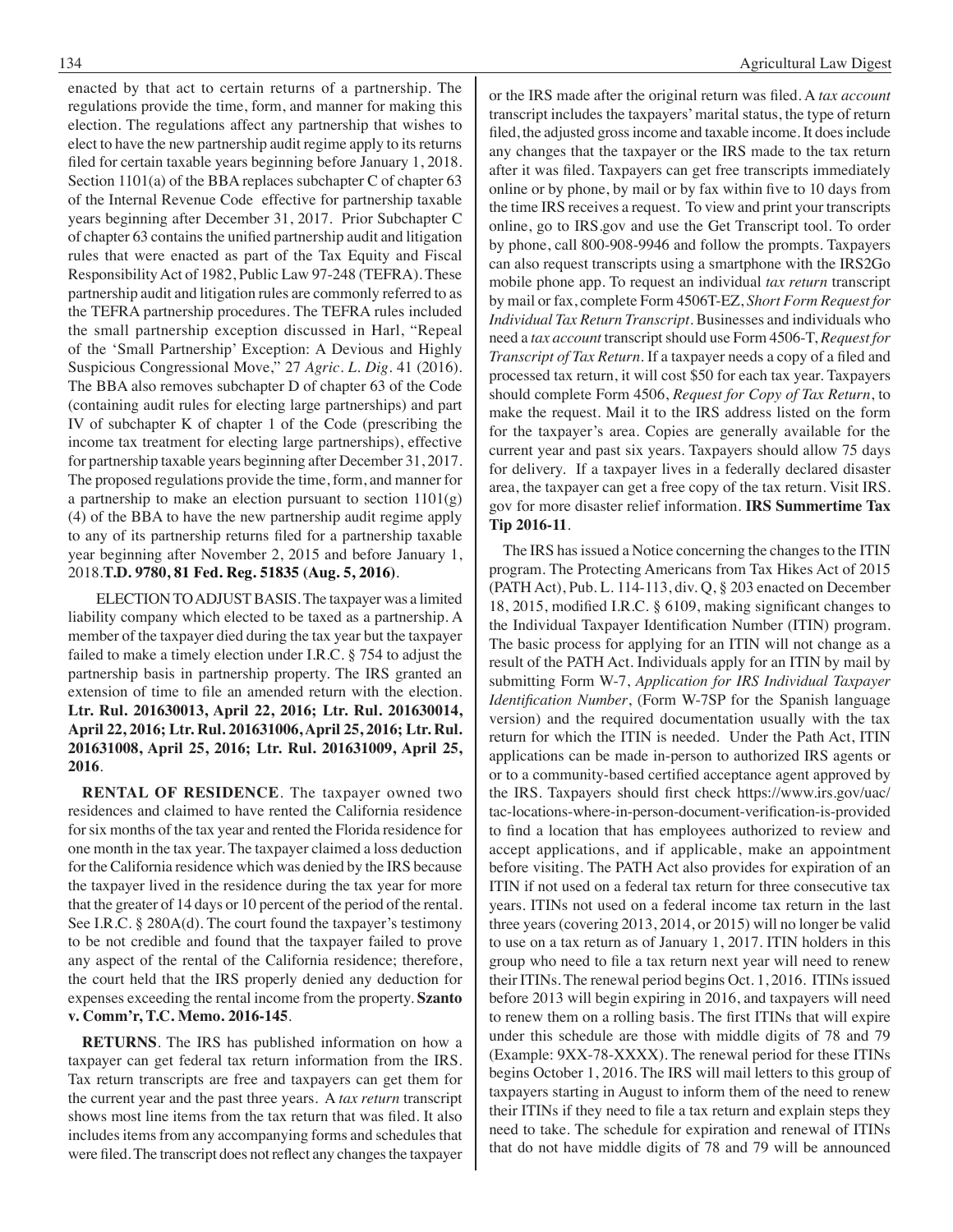at a future date. Expired ITINs can be renewed under procedures provided in the Notice. **Notice 2016-48, I.R.B. 2016-33**.

The IRS has published information on how a taxpayer can get federal tax return information from the IRS. Tax return transcripts are free and taxpayers can get them for the current year and the past three years. A *tax return transcript* shows most line items from the tax return that was filed. It also includes items from any accompanying forms and schedules that were filed. The transcript does not reflect any changes the taxpayer or the IRS made after the original return was filed. A *tax account transcript* includes the taxpayers' marital status, the type of return filed, the adjusted gross income and taxable income. It does include any changes that the taxpayer or the IRS made to the tax return after it was filed. Taxpayers can get free transcripts immediately online or by phone, by mail or by fax within five to 10 days from the time IRS receives a request. To view and print your transcripts online, go to IRS.gov and use the Get Transcript tool. To order by phone, call 800-908- 9946 and follow the prompts. Taxpayers can also request transcripts using a smartphone with the IRS2Go mobile phone app. To request an individual *tax return* transcript by mail or fax, complete Form 4506T-EZ, *Short Form Request for Individual Tax Return Transcript*. Businesses and individuals who need a *tax account* transcript should use Form 4506-T, *Request for Transcript of Tax Return*. If a taxpayer needs a copy of a filed and processed tax return, it will cost \$50 for each tax year. Taxpayers should complete Form 4506, *Request for Copy of Tax Return*, to make the request. Mail it to the IRS address listed on the form for the taxpayer's area. Copies are generally available for the current year and past six years. Taxpayers should allow 75 days for delivery. If a taxpayer lives in a federally declared disaster area, the taxpayer can get a free copy of the tax return. Visit IRS.gov for more disaster relief information. **IRS Summertime Tax Tip 2016-11**.

**SALE OF RESIDENCE**. The IRS has published information about the tax issues involved in selling a personal residence. *Exclusion of Gain*. Taxpayers may be able to exclude part or all of the gain from the sale of their home. This rule may apply if taxpayers meet the eligibility test which requires that the taxpayer must have owned and used the residence as a main home for at least two out of the five years before the date of sale *Exceptions May Apply*. There are exceptions to the ownership, use and other requirements. One exception applies to persons with a disability. Another applies to certain members of the military, certain government and Peace Corps workers. *Exclusion Limit*. The most gain a taxpayer filing separately can exclude from tax is \$250,000. This limit is \$500,000 for joint returns. The net investment income tax will not apply to the excluded gain. *May Not Need to Report Sale*. If the gain is not taxable, taxpayers may not need to report the sale to the IRS on their tax return. *When You Must Report the Sale*. Taxpayers must report the sale on the tax return if they cannot exclude all or part of the gain. Taxpayers must report the sale if they choose not to claim the exclusion. That is also true if they get Form 1099-S, *Proceeds From Real Estate Transactions*. If a taxpayer reports the sale, the taxpayer should review the questions and answers on the net investment income tax on IRS.gov. *Exclusion Frequency Limit*. Generally, taxpayers may exclude the gain from the sale of their main home only once every two years. Some exceptions may apply to this rule. *Only a Main Home Qualifies*. If a taxpayer owns more

than one home, the taxpayer may only exclude the gain on the sale of the main home. A taxpayer's main home usually is the home that the taxpayer lives in most of the time. *First-time Homebuyer Credit*. If a taxpayer claimed the first-time homebuyer credit when the taxpayer bought the home, special rules apply to the sale. *Home Sold at a Loss*. If a taxpayer sells the main home at a loss, the taxpayer cannot deduct the loss on the tax return. *Report The Address Change*. After a taxpayer sells the home and moves, the taxpayer should update the address with the IRS. To do this, file Form 8822, *Change of Address* and mail it to the address listed on the form's instructions. If the taxpayer purchased health insurance through the Health Insurance Marketplace, the taxpayer should also notify the Marketplace if the taxpayer moves out of the area covered by the current Marketplace plan. For more on this topic, see Publication 523, *Selling Your Home*. **IRS Summertime Tax Tip 2016-13**.

### **FARM ESTATE AND BUSINESS PLANNING**

#### **by Neil E. Harl 19th Edition (2016)**

The Agricultural Law Press is honored to publish the revised 19th Edition of Dr. Neil E. Harl's excellent guide for farmers and ranchers who want to make the most of the state and federal income and estate tax laws to assure the least expensive and most efficient transfer of their estates to their children and heirs. The 19th Edition includes all new income and estate tax developments.

We also offer a PDF version for computer and tablet use for \$25.00.

Print and digital copies can be ordered directly from the Press by sending a check for \$35 (print version) or \$25 (PDF version) to Agricultural Law Press, 127 Young Rd., Kelso, WA 98626. Please include your e-mail address if ordering the PDF version and the digital file will be e-mailed to you.

Credit card purchases can be made online at www.agrilawpress. com or by calling Robert at 360-200-5666 in Kelso, WA.

For more information, contact robert@agrilawpress.com.

i

### **Agricultural tax seminars**

#### **by Neil E. Harl**

Due to a worsening family medical need, Dr. Harl has been forced to cancel all 2016 seminars except the seminars in Ames, IA on August 24 and 25, 2016.

Dr. Harl regrets having to make this decision and any inconvenience to the folks who already registered for the cancelled seminars. Registrants for the cancelled seminars will be offered a full refund or the transfer of the registration to the seminars in Ames, IA. See more details on the back page.